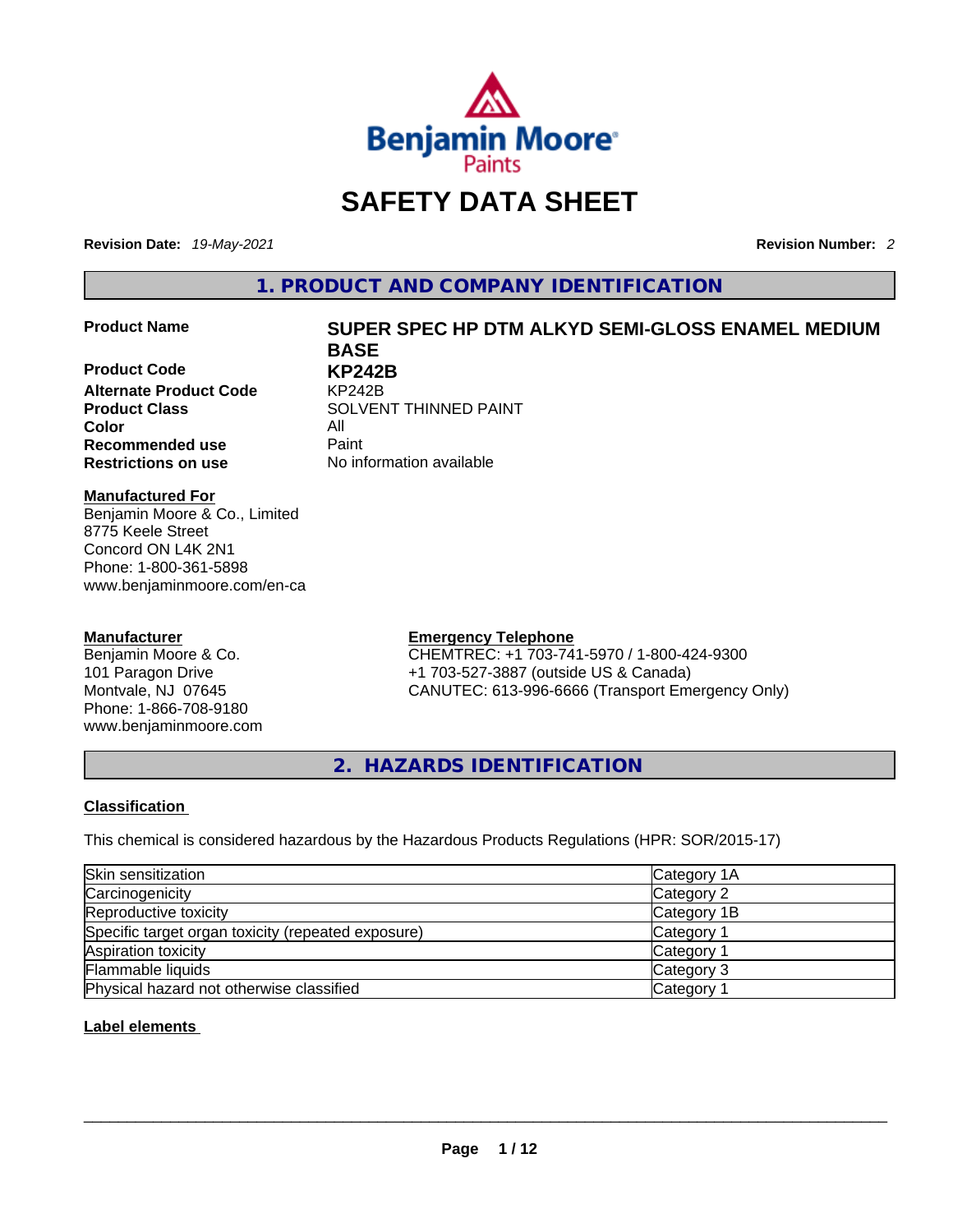#### **Danger**

#### **Hazard statements**

May cause an allergic skin reaction Suspected of causing cancer May damage fertility or the unborn child Causes damage to organs through prolonged or repeated exposure May be fatal if swallowed and enters airways Flammable liquid and vapor Risk of spontaneous combustion



**Appearance** liquid **Odor** solvent

#### **Precautionary Statements - Prevention**

Obtain special instructions before use Do not handle until all safety precautions have been read and understood Use personal protective equipment as required Contaminated work clothing should not be allowed out of the workplace Wear protective gloves Do not breathe dust/fume/gas/mist/vapors/spray Wash face, hands and any exposed skin thoroughly after handling Do not eat, drink or smoke when using this product Keep away from heat, hot surfaces, sparks, open flames and other ignition sources. No smoking Keep container tightly closed Ground/bond container and receiving equipment Use explosion-proof electrical/ventilating/lighting/equipment Use only non-sparking tools Take precautionary measures against static discharge Immediately after use, place rags, steel wool or waste used with this product in a sealed water-filled metal container or lay flat to dry. **Precautionary Statements - Response** IF exposed or concerned: Get medical advice/attention **Skin**

If skin irritation or rash occurs: Get medical advice/attention Wash contaminated clothing before reuse IF ON SKIN (or hair): Remove/Take off immediately all contaminated clothing. Rinse skin with water/shower **Ingestion** IF SWALLOWED: Immediately call a POISON CENTER or doctor/physician Do NOT induce vomiting **Fire**

In case of fire: Use CO2, dry chemical, or foam for extinction

#### **Precautionary Statements - Storage**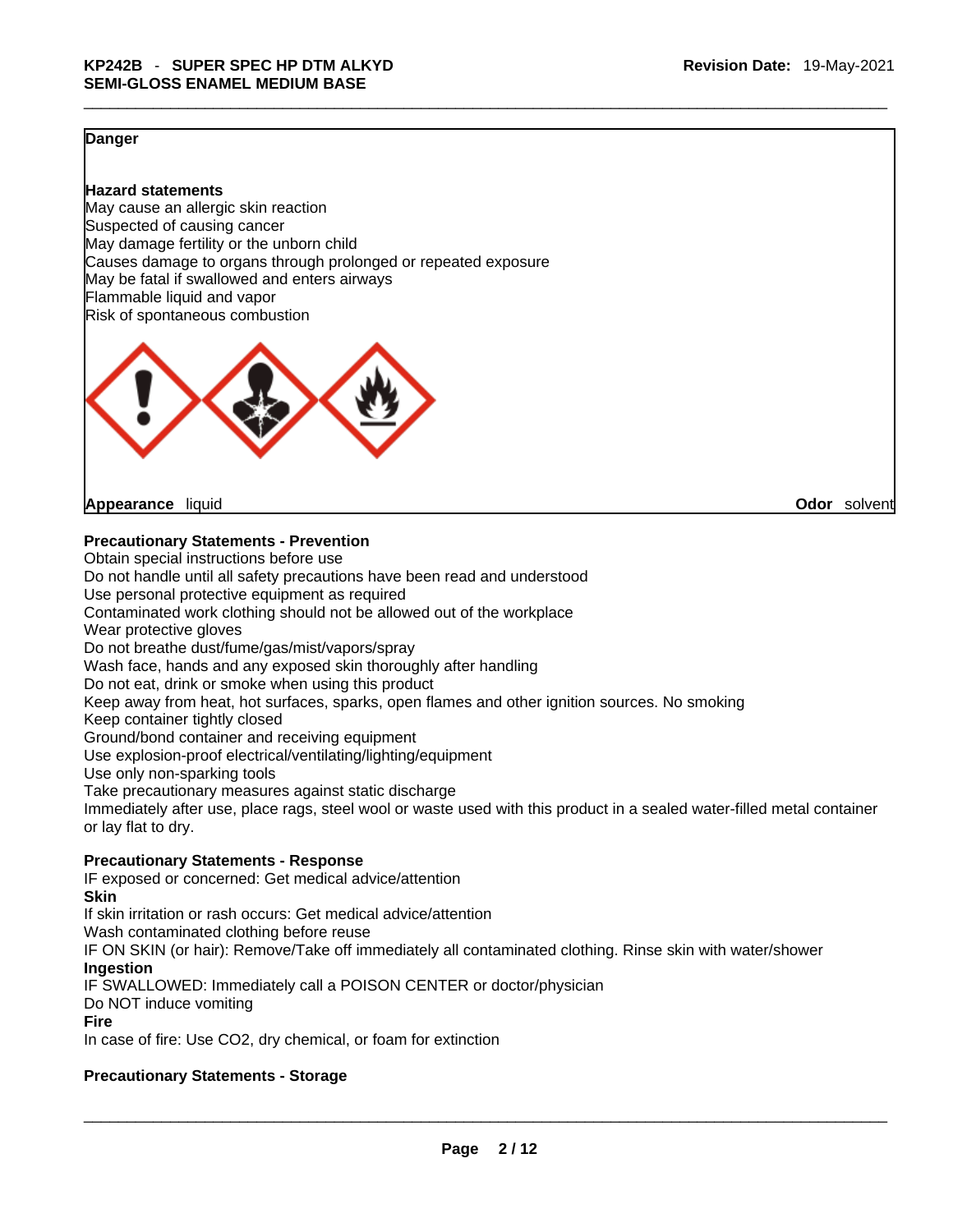#### Store locked up Store in a well-ventilated place. Keep cool

#### **Precautionary Statements - Disposal**

Dispose of contents/container to an approved waste disposal plant

Materials such as rags used with this product may begin to burn by themselves. After use, put rags in water or lay flat to dry, then discard.

#### **Other information**

No information available

| <b>Chemical name</b>                          | CAS No.        | Weight-%      | <b>Hazardous Material</b><br>registry number<br>(HMIRA registry #) | Date HMIRA filed and<br>Information Review Act date exemption granted<br>(if applicable) |
|-----------------------------------------------|----------------|---------------|--------------------------------------------------------------------|------------------------------------------------------------------------------------------|
| Hydrotreated heavy naphtha,<br>petroleum      | 64742-48-9     | $10 - 30%$    |                                                                    |                                                                                          |
| Nepheline syenite                             | 37244-96-5     | $10 - 30%$    |                                                                    |                                                                                          |
| Titanium dioxide                              | 13463-67-7     | $7 - 13%$     |                                                                    |                                                                                          |
| Distillates, petroleum,<br>hydrotreated light | 64742-47-8     | $5 - 10%$     |                                                                    |                                                                                          |
| Stoddard solvent                              | 8052-41-3      | - 5%          |                                                                    |                                                                                          |
| Zinc phosphate                                | 7779-90-0      | $1 - 5%$      |                                                                    |                                                                                          |
| Xvlene                                        | 1330-20-7      | $1 - 5%$      |                                                                    |                                                                                          |
| Ethyl benzene                                 | $100 - 41 - 4$ | $0.25 - 0.5%$ |                                                                    |                                                                                          |
| Methyl ethyl ketoxime                         | $96 - 29 - 7$  | $0.1 - 0.25%$ |                                                                    |                                                                                          |
| Cobalt bis(2-ethylhexanoate)                  | 136-52-7       | $0.1 - 0.25%$ |                                                                    |                                                                                          |
| Zinc oxide                                    | 1314-13-2      | $0.1 - 0.25%$ |                                                                    |                                                                                          |

# **3. COMPOSITION INFORMATION ON COMPONENTS**

#### **Confidential Business Information note**

\*The exact percentage (concentration) of composition has been withheld as a trade secret

**4. FIRST AID MEASURES** 

| If symptoms persist, call a physician. Show this safety data<br>sheet to the doctor in attendance.                                                                                                                                     |
|----------------------------------------------------------------------------------------------------------------------------------------------------------------------------------------------------------------------------------------|
| Immediately flush with plenty of water. After initial flushing,<br>remove any contact lenses and continue flushing for at<br>least 15 minutes. Keep eye wide open while rinsing. If<br>symptoms persist, call a physician.             |
| Wash off immediately with soap and plenty of water while<br>removing all contaminated clothes and shoes. If skin<br>irritation persists, call a physician. Wash clothing before<br>reuse. Destroy contaminated articles such as shoes. |
| Move to fresh air. If symptoms persist, call a physician.<br>If not breathing, give artificial respiration. Call a physician<br>immediately.                                                                                           |
|                                                                                                                                                                                                                                        |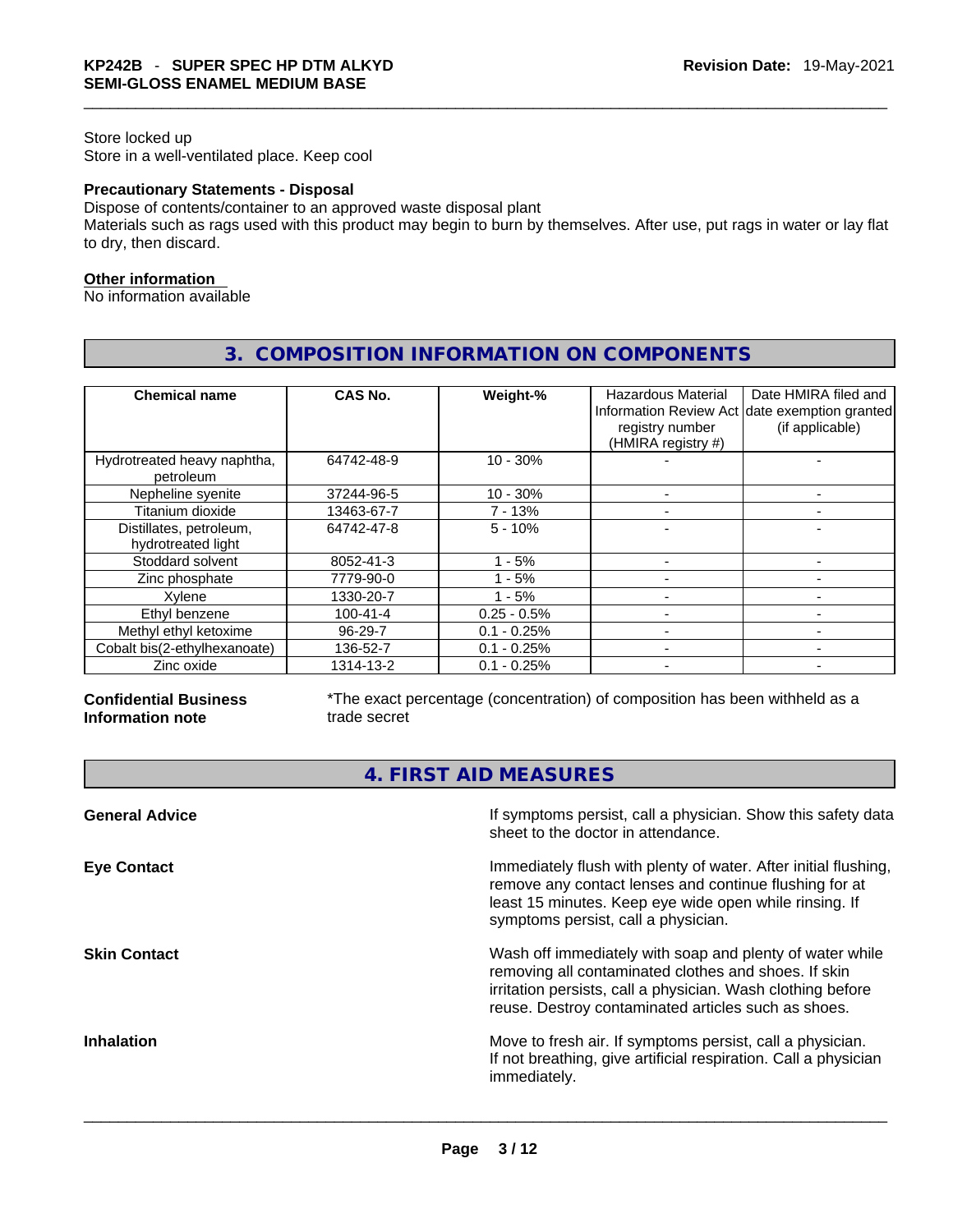| Ingestion                              | Clean mouth with water and afterwards drink plenty of<br>water. Do not induce vomiting without medical advice.<br>Never give anything by mouth to an unconscious person.<br>Consult a physician. |
|----------------------------------------|--------------------------------------------------------------------------------------------------------------------------------------------------------------------------------------------------|
| <b>Protection Of First-Aiders</b>      | Use personal protective equipment.                                                                                                                                                               |
| <b>Most Important Symptoms/Effects</b> | May cause allergic skin reaction.                                                                                                                                                                |
| <b>Notes To Physician</b>              | Treat symptomatically.                                                                                                                                                                           |

**5. FIRE-FIGHTING MEASURES** 

| <b>Suitable Extinguishing Media</b>                                                 | Foam, dry powder or water. Use extinguishing measures<br>that are appropriate to local circumstances and the<br>surrounding environment.<br>As in any fire, wear self-contained breathing apparatus<br>pressure-demand, MSHA/NIOSH (approved or equivalent)<br>and full protective gear. |  |  |  |
|-------------------------------------------------------------------------------------|------------------------------------------------------------------------------------------------------------------------------------------------------------------------------------------------------------------------------------------------------------------------------------------|--|--|--|
| Protective equipment and precautions for firefighters                               |                                                                                                                                                                                                                                                                                          |  |  |  |
| <b>Specific Hazards Arising From The Chemical</b>                                   | Combustible material. Closed containers may rupture if<br>exposed to fire or extreme heat. Keep product and empty<br>container away from heat and sources of ignition. Thermal<br>decomposition can lead to release of irritating gases and<br>vapors.                                   |  |  |  |
| Sensitivity to mechanical impact                                                    | No                                                                                                                                                                                                                                                                                       |  |  |  |
| Sensitivity to static discharge                                                     | Yes                                                                                                                                                                                                                                                                                      |  |  |  |
| <b>Flash Point Data</b><br>Flash point (°F)<br>Flash Point (°C)<br><b>Method</b>    | 106<br>41<br><b>PMCC</b>                                                                                                                                                                                                                                                                 |  |  |  |
| <b>Flammability Limits In Air</b>                                                   |                                                                                                                                                                                                                                                                                          |  |  |  |
| Lower flammability limit:<br><b>Upper flammability limit:</b>                       | Not available<br>Not available                                                                                                                                                                                                                                                           |  |  |  |
| Health: 2<br>Flammability: 2<br><b>NFPA</b>                                         | Instability: 0<br>Special: Not Applicable                                                                                                                                                                                                                                                |  |  |  |
| <b>NFPA Legend</b><br>0 - Not Hazardous<br>1 - Slightly<br>2 - Moderate<br>3 - High |                                                                                                                                                                                                                                                                                          |  |  |  |

4 - Severe

*The ratings assigned are only suggested ratings, the contractor/employer has ultimate responsibilities for NFPA ratings where this system is used.* 

*Additional information regarding the NFPA rating system is available from the National Fire Protection Agency (NFPA) at www.nfpa.org.*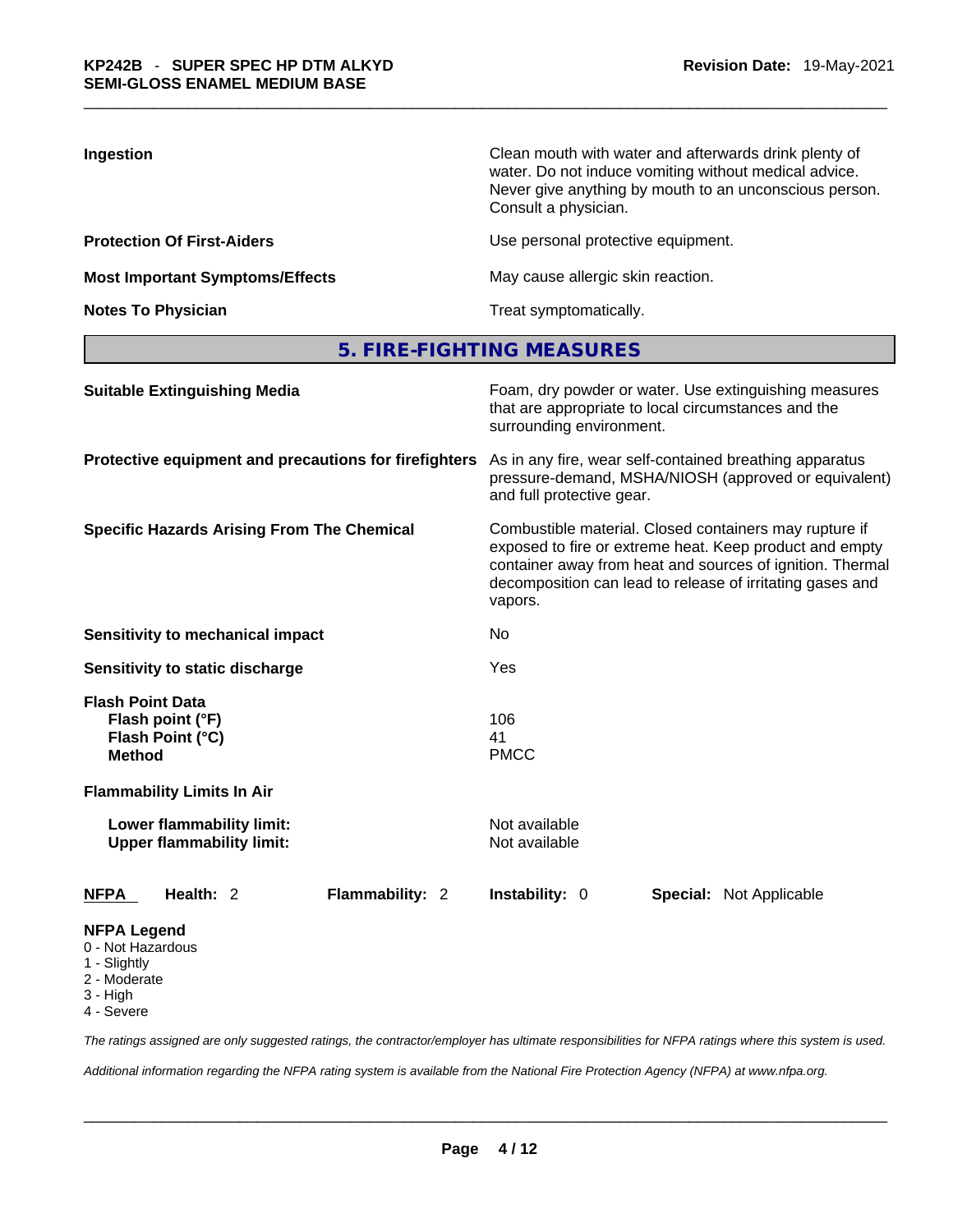# **6. ACCIDENTAL RELEASE MEASURES**

| <b>Personal Precautions</b>      | Use personal protective equipment. Remove all sources of<br>ignition.                                                                                                                                                                                                                                            |
|----------------------------------|------------------------------------------------------------------------------------------------------------------------------------------------------------------------------------------------------------------------------------------------------------------------------------------------------------------|
| <b>Other Information</b>         | Prevent further leakage or spillage if safe to do so. Do not<br>allow material to contaminate ground water system.<br>Prevent product from entering drains. Do not flush into<br>surface water or sanitary sewer system. Local authorities<br>should be advised if significant spillages cannot be<br>contained. |
| <b>Environmental precautions</b> | See Section 12 for additional Ecological Information.                                                                                                                                                                                                                                                            |
| <b>Methods for Cleaning Up</b>   | Dam up. Soak up with inert absorbent material. Pick up<br>and transfer to properly labeled containers. Clean<br>contaminated surface thoroughly.                                                                                                                                                                 |

#### **7. HANDLING AND STORAGE**

| <b>Handling</b>               | Use only in area provided with appropriate exhaust<br>ventilation. Do not breathe vapors or spray mist. Wear<br>personal protective equipment. Take precautionary<br>measures against static discharges. To avoid ignition of<br>vapors by static electricity discharge, all metal parts of the<br>equipment must be grounded. Keep away from open<br>flames, hot surfaces and sources of ignition. |
|-------------------------------|-----------------------------------------------------------------------------------------------------------------------------------------------------------------------------------------------------------------------------------------------------------------------------------------------------------------------------------------------------------------------------------------------------|
| <b>Storage</b>                | Keep containers tightly closed in a dry, cool and<br>well-ventilated place. Keep away from heat. Keep away<br>from open flames, hot surfaces and sources of ignition.<br>Keep in properly labeled containers. Keep out of the reach<br>of children.                                                                                                                                                 |
|                               | <b>DANGER</b> - Rags, steel wool or waste soaked with this<br>product may spontaneously catch fire if improperly<br>discarded. Immediately after use, place rags, steel wool or<br>waste in a sealed water-filled metal container.                                                                                                                                                                  |
| <b>Incompatible Materials</b> | Incompatible with strong acids and bases and strong<br>oxidizing agents.                                                                                                                                                                                                                                                                                                                            |

## **8. EXPOSURE CONTROLS/PERSONAL PROTECTION**

#### **Exposure Limits**

| <b>Chemical</b><br>name | <b>ACGIH</b>                       | Alberta                    | British<br>Columbia | Ontario                          | Quebec                              |
|-------------------------|------------------------------------|----------------------------|---------------------|----------------------------------|-------------------------------------|
| Nepheline svenite       | N/E                                | N/E                        | N/E                 | <b>TWA</b><br>10 ma/m $^{\rm 3}$ | N/E                                 |
| Titanium.<br>dioxide    | TWA:<br>$\cdot$ 10 ma/m $^{\circ}$ | TWA<br>$10 \text{ ma/m}^3$ | TWA<br>. J ma/mª    | <b>TWA</b><br>10 mg/m $3$        | <b>TWAEV</b><br>ma/m <sup>3</sup> س |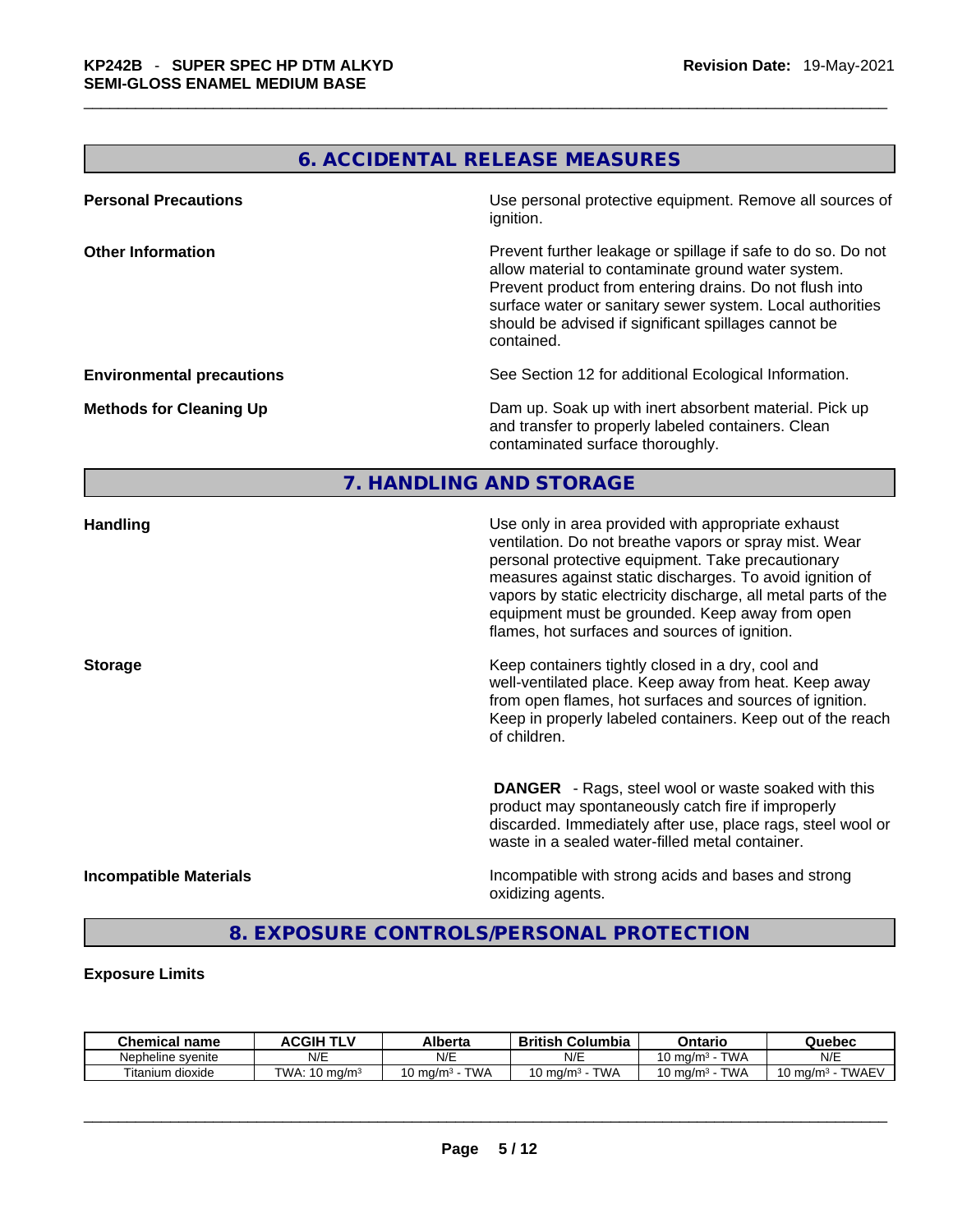# \_\_\_\_\_\_\_\_\_\_\_\_\_\_\_\_\_\_\_\_\_\_\_\_\_\_\_\_\_\_\_\_\_\_\_\_\_\_\_\_\_\_\_\_\_\_\_\_\_\_\_\_\_\_\_\_\_\_\_\_\_\_\_\_\_\_\_\_\_\_\_\_\_\_\_\_\_\_\_\_\_\_\_\_\_\_\_\_\_\_\_\_\_ **KP242B** - **SUPER SPEC HP DTM ALKYD SEMI-GLOSS ENAMEL MEDIUM BASE**

|                  |                                                                                                                              |                                                                                           | $3$ mg/m <sup>3</sup> - TWA                      |                                                 |                                                                                                    |
|------------------|------------------------------------------------------------------------------------------------------------------------------|-------------------------------------------------------------------------------------------|--------------------------------------------------|-------------------------------------------------|----------------------------------------------------------------------------------------------------|
| Stoddard solvent | TWA: 100 ppm                                                                                                                 | $100$ ppm $-$ TWA<br>572 mg/m $3$ - TWA                                                   | 290 mg/m $3$ - TWA<br>580 mg/m $3 -$ STEL        | 525 mg/m <sup>3</sup> - TWA                     | 100 ppm - TWAEV<br>525 mg/m <sup>3</sup> - TWAEV                                                   |
| Xylene           | STEL: 150 ppm<br>TWA: 100 ppm                                                                                                | 100 ppm - TWA<br>434 mg/m <sup>3</sup> - TWA<br>150 ppm - STEL<br>651 mg/m $3 -$ STEL     | 100 ppm - TWA<br>150 ppm - STEL                  | 100 ppm - TWA<br>150 ppm - STEL                 | 100 ppm - TWAEV<br>434 mg/m <sup>3</sup> - TWAEV<br>150 ppm - STEV<br>651 mg/m <sup>3</sup> - STEV |
| Ethyl benzene    | TWA: 20 ppm                                                                                                                  | $100$ ppm $-$ TWA<br>434 mg/m <sup>3</sup> - TWA<br>125 ppm - STEL<br>543 mg/m $3 -$ STEL | 20 ppm - TWA                                     | 20 ppm - TWA                                    | 100 ppm - TWAEV<br>434 mg/m $3$ - TWAEV<br>125 ppm - STEV<br>543 mg/m <sup>3</sup> - STEV          |
| Zinc oxide       | STEL: $10 \text{ mg/m}^3$<br>respirable particulate<br>matter<br>TWA: $2 \text{ mg/m}^3$<br>respirable particulate<br>matter | $2 \text{ mg/m}^3$ - TWA<br>$10$ mg/m $3 -$ STEL                                          | $2 \text{ mg/m}^3$ - TWA<br>$10$ mg/m $3 -$ STEL | $2 \text{mq/m}^3$ - TWA<br>$10$ mg/m $3 -$ STEL | 10 mg/m <sup>3</sup> - TWAEV<br>5 mg/m <sup>3</sup> - TWAEV<br>10 mg/m $3 -$ STEV                  |

#### **Legend**

ACGIH - American Conference of Governmental Industrial Hygienists Alberta - Alberta Occupational Exposure Limits British Columbia - British Columbia Occupational Exposure Limits Ontario - Ontario Occupational Exposure Limits Quebec - Quebec Occupational Exposure Limits N/E - Not established

# **Personal Protective Equipment**

**Engineering Measures Ensure adequate ventilation, especially in confined areas.** 

**Eye/Face Protection** Safety glasses with side-shields. If splashes are likely to occur, wear: Tightly fitting safety goggles **Skin Protection Skin Protection Cong sleeved clothing. Protective gloves. Respiratory Protection In operations where exposure limits are exceeded, use a** local protection NIOSH approved respirator that has been selected by a technically qualified person for the specific work conditions. When spraying the product or applying in confined areas, wear a NIOSH approved respirator specified for paint spray or organic vapors.

**Hygiene Measures Avoid contact with skin, eyes and clothing. Remove and Avoid contact with skin, eyes and clothing. Remove and Avoid contact with skin, eyes and clothing. Remove and** wash contaminated clothing before re-use. Wash thoroughly after handling. When using do not eat, drink or smoke.

#### **9. PHYSICAL AND CHEMICAL PROPERTIES**

**Appearance** liquid **Density (lbs/gal)** 9.7 - 10.1 **Specific Gravity** 1.16 - 1.21 **Vapor density** No information available \_\_\_\_\_\_\_\_\_\_\_\_\_\_\_\_\_\_\_\_\_\_\_\_\_\_\_\_\_\_\_\_\_\_\_\_\_\_\_\_\_\_\_\_\_\_\_\_\_\_\_\_\_\_\_\_\_\_\_\_\_\_\_\_\_\_\_\_\_\_\_\_\_\_\_\_\_\_\_\_\_\_\_\_\_\_\_\_\_\_\_\_\_

**Odor Solvent Solvent Solvent Solvent Odor Threshold No information available No information available pH pH 1 Viscosity (cps) Viscosity (cps) No information available Solubility(ies)** No information available **Water solubility Water solubility No information available Evaporation Rate No information available No information available Vapor pressure and area in the contract of the Vapor pressure and available** value of the Vapor density of Vapor<br>
Vapor density and available value of Vapor density of Vapor density of Vapor density of Vapor density of Va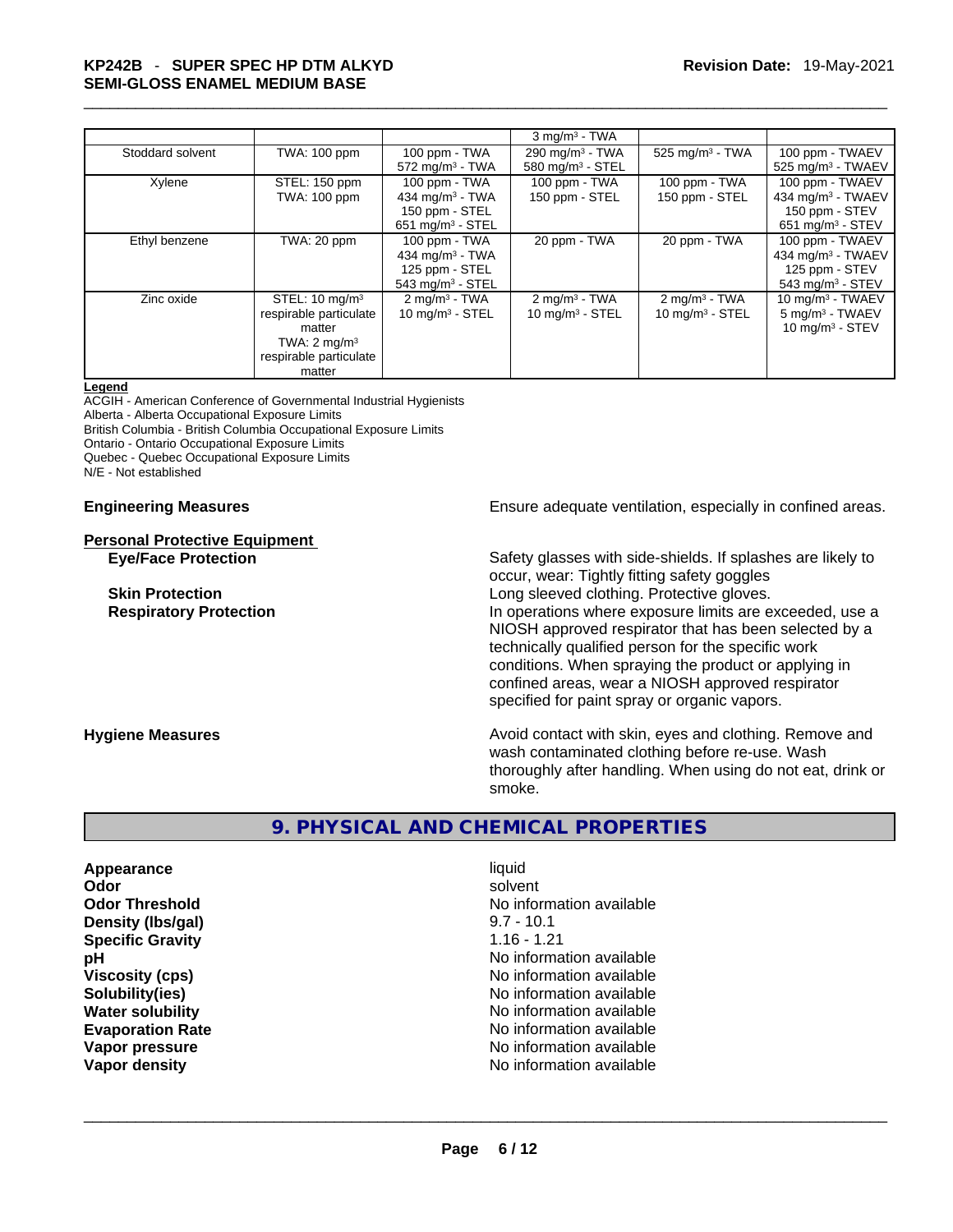# \_\_\_\_\_\_\_\_\_\_\_\_\_\_\_\_\_\_\_\_\_\_\_\_\_\_\_\_\_\_\_\_\_\_\_\_\_\_\_\_\_\_\_\_\_\_\_\_\_\_\_\_\_\_\_\_\_\_\_\_\_\_\_\_\_\_\_\_\_\_\_\_\_\_\_\_\_\_\_\_\_\_\_\_\_\_\_\_\_\_\_\_\_ **KP242B** - **SUPER SPEC HP DTM ALKYD SEMI-GLOSS ENAMEL MEDIUM BASE**

- **Wt. % Solids** 65 75 **Vol. % Solids** 45 - 55 **Wt. % Volatiles** 25 - 35 **Vol. % Volatiles** 45 - 55 **VOC Regulatory Limit (g/L)** < 400 **Boiling Point (°F)** 279 **Boiling Point (°C)** 137 **Freezing point (°F)**<br> **Freezing Point (°C)**<br> **Freezing Point (°C)**<br> **COVERTY:**<br> **COVERTY:**<br> **No information available Flash point (°F)** 106 **Flash Point (°C)** 41<br> **Method** PMCC **Method** PMCC **Flammability (solid, gas)** Not applicable **Upper flammability limit:**<br> **Lower flammability limit:**<br>
Not applicable<br>
Not applicable **Lower flammability limit:**<br> **Autoignition Temperature (°F)** Not applicable Not applicable available **Autoignition Temperature (°F) Autoignition Temperature (°C)** No information available **Decomposition Temperature (°F)** No information available **Decomposition Temperature (°C)** No information available **Partition coefficient Contract Contract Contract Contract Contract Contract Contract Contract Contract Contract Contract Contract Contract Contract Contract Contract Contract Contract Contract Contract Contract Contract**
- **Revision Date:** 19-May-2021
- **Freezing Point (°C)** No information available

## **10. STABILITY AND REACTIVITY**

| <b>Reactivity</b>                       | Not Applicable                                                                           |
|-----------------------------------------|------------------------------------------------------------------------------------------|
| <b>Chemical Stability</b>               | Stable under normal conditions. Hazardous polymerisation<br>does not occur.              |
| <b>Conditions to avoid</b>              | Keep away from open flames, hot surfaces, static<br>electricity and sources of ignition. |
| <b>Incompatible Materials</b>           | Incompatible with strong acids and bases and strong<br>oxidizing agents.                 |
| <b>Hazardous Decomposition Products</b> | Thermal decomposition can lead to release of irritating<br>gases and vapors.             |
| Possibility of hazardous reactions      | None under normal conditions of use.                                                     |

**11. TOXICOLOGICAL INFORMATION** 

#### **Product Information Information on likely routes of exposure**

**Acute Toxicity** 

**Principal Routes of Exposure Exposure** Eye contact, skin contact and inhalation.

**Product Information Repeated or prolonged exposure to organic solvents may** Repeated or prolonged exposure to organic solvents may lead to permanent brain and nervous system damage. Intentional misuse by deliberately concentrating and inhaling vapors may be harmful or fatal.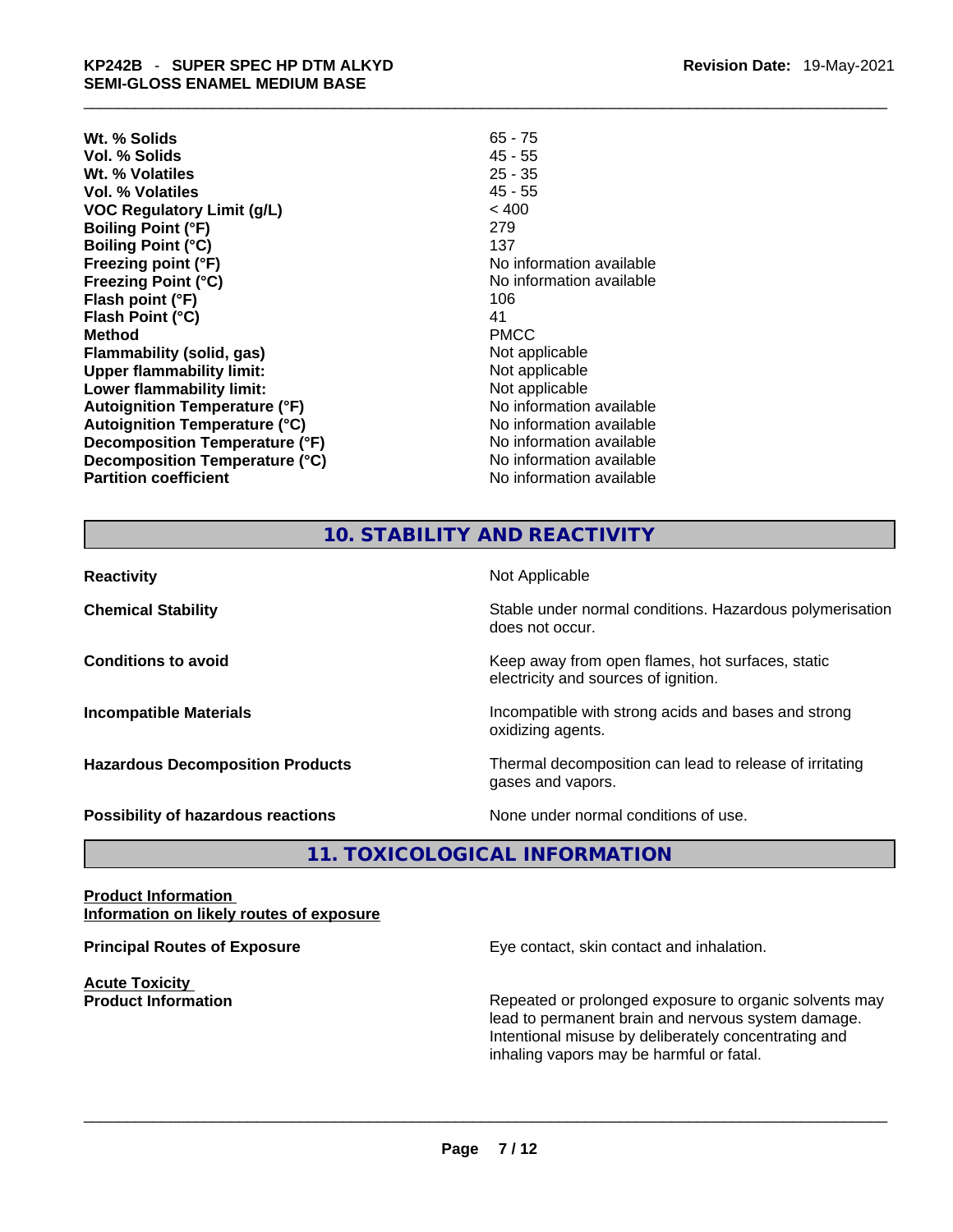#### **Symptoms** related to the physical, chemical and toxicological characteristics

| <b>Symptoms</b>                                                                            | No information available                                    |
|--------------------------------------------------------------------------------------------|-------------------------------------------------------------|
| Delayed and immediate effects as well as chronic effects from short and long-term exposure |                                                             |
| Eye contact                                                                                | Contact with eyes may cause irritation.                     |
| <b>Skin contact</b>                                                                        | May cause skin irritation and/or dermatitis. Prolonged skin |
|                                                                                            | contact may defat the skin and produce dermatitis.          |
| <b>Inhalation</b>                                                                          | High vapor / aerosol concentrations are irritating to the   |
|                                                                                            | eyes, nose, throat and lungs and may cause headaches,       |
|                                                                                            | dizziness, drowsiness, unconsciousness, and other central   |
|                                                                                            | nervous system effects.                                     |
| Ingestion                                                                                  | Ingestion may cause irritation to mucous membranes.         |
|                                                                                            | Small amounts of this product aspirated into the            |
|                                                                                            | respiratory system during ingestion or vomiting may cause   |
|                                                                                            | mild to severe pulmonary injury, possibly progressing to    |
|                                                                                            | death.                                                      |
| <b>Sensitization</b>                                                                       | May cause an allergic skin reaction.                        |
| <b>Neurological Effects</b>                                                                | No information available.                                   |
| <b>Mutagenic Effects</b>                                                                   | No information available.                                   |
| <b>Reproductive Effects</b>                                                                | May damage fertility or the unborn child.                   |
| <b>Developmental Effects</b>                                                               | No information available.                                   |
| <b>Target organ effects</b>                                                                | No information available.                                   |
| <b>STOT - single exposure</b>                                                              | May cause disorder and damage to the. Respiratory           |
|                                                                                            | system. Central nervous system.                             |
| <b>STOT - repeated exposure</b>                                                            | Causes damage to organs through prolonged or repeated       |
|                                                                                            | exposure. Causes damage to organs through prolonged or      |
|                                                                                            | repeated exposure if inhaled.                               |
| Other adverse effects                                                                      | No information available.                                   |
| <b>Aspiration Hazard</b>                                                                   | May be harmful if swallowed and enters airways. Small       |
|                                                                                            | amounts of this product aspirated into the respiratory      |
|                                                                                            | system during ingestion or vomiting may cause mild to       |
|                                                                                            | severe pulmonary injury, possibly progressing to death.     |

#### **Numerical measures of toxicity**

**The following values are calculated based on chapter 3.1 of the GHS document**

| ATEmix (oral)                 |  |
|-------------------------------|--|
| <b>ATEmix (dermal)</b>        |  |
| ATEmix (inhalation-dust/mist) |  |

**ATEmix (oral)** 19186 mg/kg **ATEmix (dermal)** 9999 mg/kg **ATEmix (inhalation-dust/mist)** 129 mg/L

#### **Component Information**

| Chemical name                                               | Oral LD50             | Dermal LD50             | Inhalation LC50                      |
|-------------------------------------------------------------|-----------------------|-------------------------|--------------------------------------|
| Hydrotreated heavy naphtha,<br>petroleum<br>64742-48-9      | $>6000$ mg/kg (Rat)   | $>$ 3160 mg/kg (Rabbit) | $> 8500$ mg/m <sup>3</sup> (Rat) 4 h |
| Titanium dioxide<br>13463-67-7                              | $> 10000$ mg/kg (Rat) |                         |                                      |
| Distillates, petroleum, hydrotreated<br>light<br>64742-47-8 | $>$ 5000 mg/kg (Rat)  | $>$ 2000 mg/kg (Rabbit) | $> 5.2$ mg/L (Rat) 4 h               |
| Zinc phosphate                                              | $>$ 5000 mg/kg (Rat)  |                         |                                      |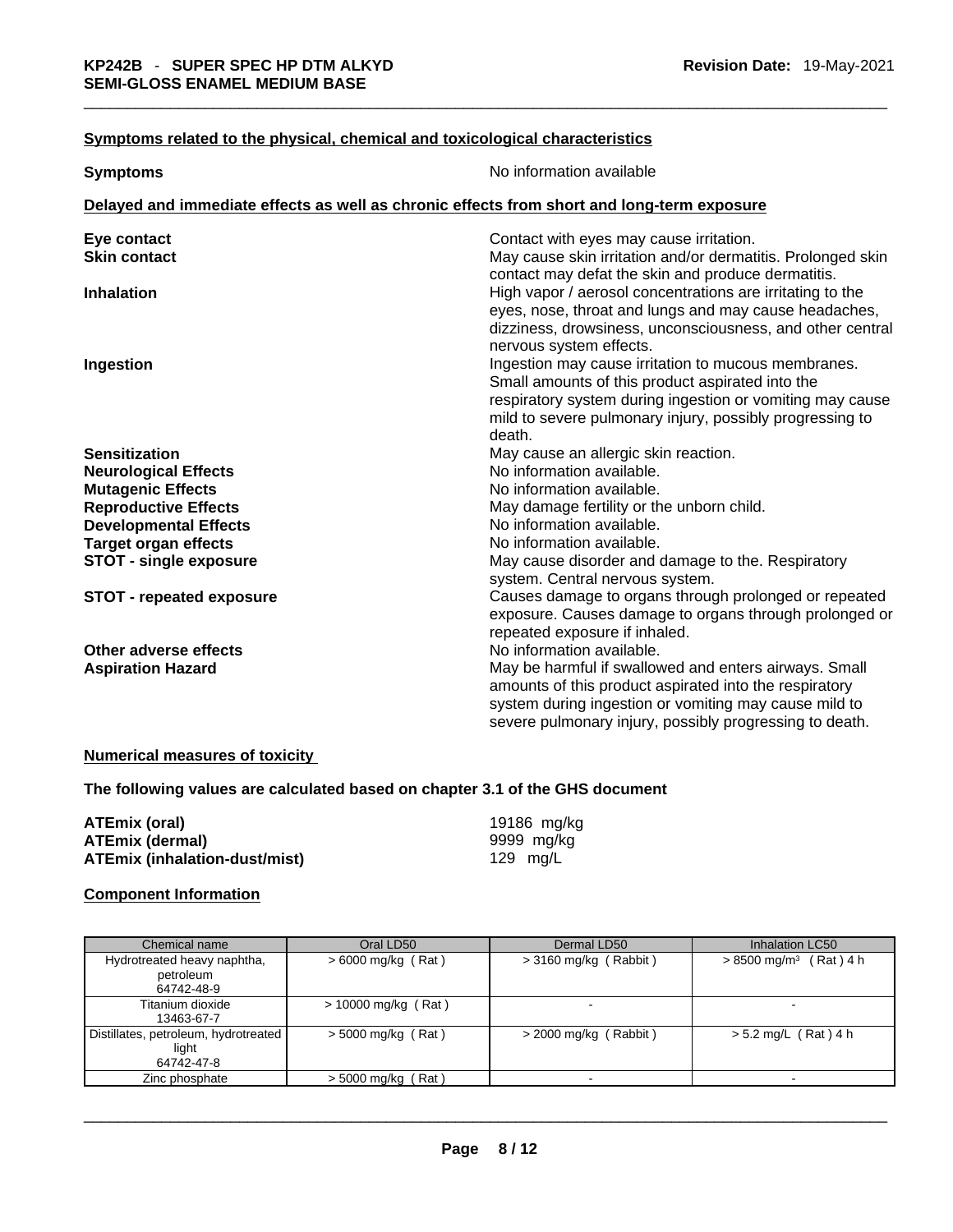| 7779-90-0                                |                      |                            |                          |
|------------------------------------------|----------------------|----------------------------|--------------------------|
| Xylene<br>1330-20-7                      | $=$ 3500 mg/kg (Rat) | $>$ 4350 mg/kg (Rabbit)    | $= 29.08$ mg/L (Rat) 4 h |
| Ethyl benzene<br>$100 - 41 - 4$          | $=$ 3500 mg/kg (Rat) | $= 15400$ mg/kg (Rabbit)   | $= 17.4$ mg/L (Rat) 4 h  |
| Methyl ethyl ketoxime<br>96-29-7         | $= 930$ mg/kg (Rat)  | 1000 - 1800 mg/kg (Rabbit) | $> 4.83$ mg/L (Rat) 4 h  |
| Cobalt bis(2-ethylhexanoate)<br>136-52-7 | ۰                    | $> 5000$ mg/kg (Rabbit)    | $> 10$ mg/L (Rat) 1 h    |
| Zinc oxide<br>1314-13-2                  | $>$ 5000 mg/kg (Rat) |                            |                          |

#### **Chronic Toxicity**

#### **Carcinogenicity**

*The information below indicates whether each agency has listed any ingredient as a carcinogen:.* 

| <b>Chemical name</b>         | <b>IARC</b>                    | <b>NTP</b>                   |
|------------------------------|--------------------------------|------------------------------|
|                              | 2B - Possible Human Carcinogen |                              |
| Titanium dioxide             |                                |                              |
|                              | 2B - Possible Human Carcinogen |                              |
| l Ethvl benzene              |                                |                              |
|                              | 2B - Possible Human Carcinogen | Reasonably Anticipated Human |
| Cobalt bis(2-ethylhexanoate) |                                | Carcinogen                   |

• Although IARC has classified titanium dioxide as possibly carcinogenic to humans (2B), their summary concludes: "No significant exposure to titanium dioxide is thought to occur during the use of products in which titanium dioxide is bound to other materials, such as paint."

• Cobalt and cobalt compounds are listed as possible human carcinogens by IARC (2B). However, there is inadequate evidence of the carcinogenicity of cobalt and cobalt compounds in humans.

#### **Legend**

IARC - International Agency for Research on Cancer NTP - National Toxicity Program OSHA - Occupational Safety & Health Administration

**12. ECOLOGICAL INFORMATION** 

#### **Ecotoxicity Effects**

The environmental impact of this product has not been fully investigated.

#### **Product Information**

#### **Acute Toxicity to Fish**

No information available

#### **Acute Toxicity to Aquatic Invertebrates**

No information available

#### **Acute Toxicity to Aquatic Plants**

# No information available \_\_\_\_\_\_\_\_\_\_\_\_\_\_\_\_\_\_\_\_\_\_\_\_\_\_\_\_\_\_\_\_\_\_\_\_\_\_\_\_\_\_\_\_\_\_\_\_\_\_\_\_\_\_\_\_\_\_\_\_\_\_\_\_\_\_\_\_\_\_\_\_\_\_\_\_\_\_\_\_\_\_\_\_\_\_\_\_\_\_\_\_\_ **Persistence / Degradability**

No information available.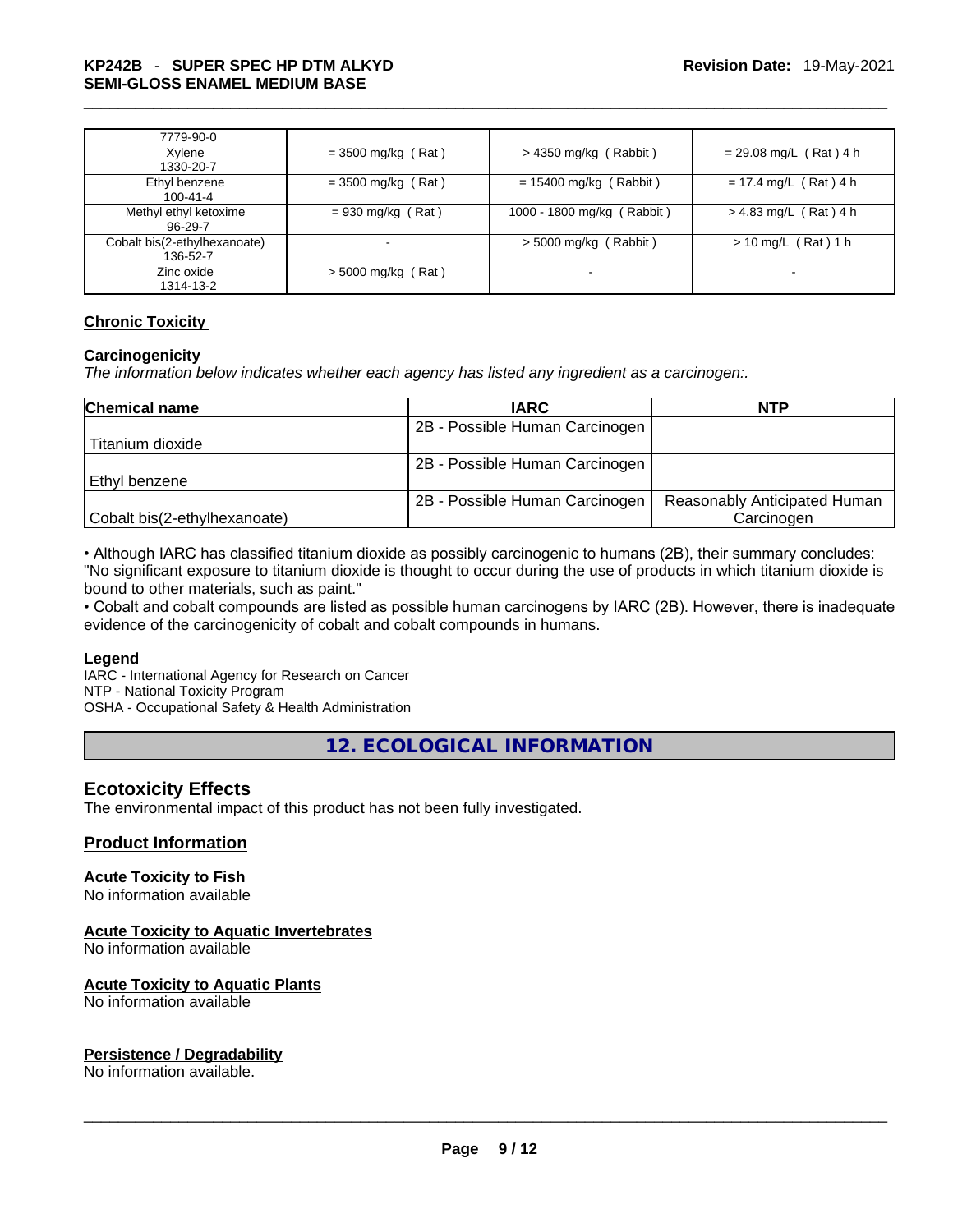#### **Bioaccumulation**

There is no data for this product.

#### **Mobility in Environmental Media**

No information available.

#### **Ozone**

No information available

#### **Component Information**

#### **Acute Toxicity to Fish**

Titanium dioxide  $LC50:$  > 1000 mg/L (Fathead Minnow - 96 hr.) Xylene LC50: 13.5 mg/L (Rainbow Trout - 96 hr.) Ethyl benzene LC50: 12.1 mg/L (Fathead Minnow - 96 hr.) Methyl ethyl ketoxime LC50: 48 mg/L (Bluegill sunfish - 96 hr.)

#### **Acute Toxicity to Aquatic Invertebrates**

Ethyl benzene EC50: 1.8 mg/L (Daphnia magna - 48 hr.) Methyl ethyl ketoxime EC50: 750 mg/L (Daphnia magna - 48 hr.)

#### **Acute Toxicity to Aquatic Plants**

Ethyl benzene EC50: 4.6 mg/L (Green algae (Scenedesmus subspicatus), 72 hrs.)

|                                | 13. DISPOSAL CONSIDERATIONS                                                                                                                                                                                                           |
|--------------------------------|---------------------------------------------------------------------------------------------------------------------------------------------------------------------------------------------------------------------------------------|
| <b>Waste Disposal Method</b>   | Dispose of in accordance with federal, state, provincial, and local regulations.<br>Local requirements may vary, consult your sanitation department or<br>state-designated environmental protection agency for more disposal options. |
| <b>Empty Container Warning</b> | Emptied containers may retain product residue. Follow label warnings even after<br>container is emptied. Residual vapors may explode on ignition.                                                                                     |

### **14. TRANSPORT INFORMATION**

**TDG**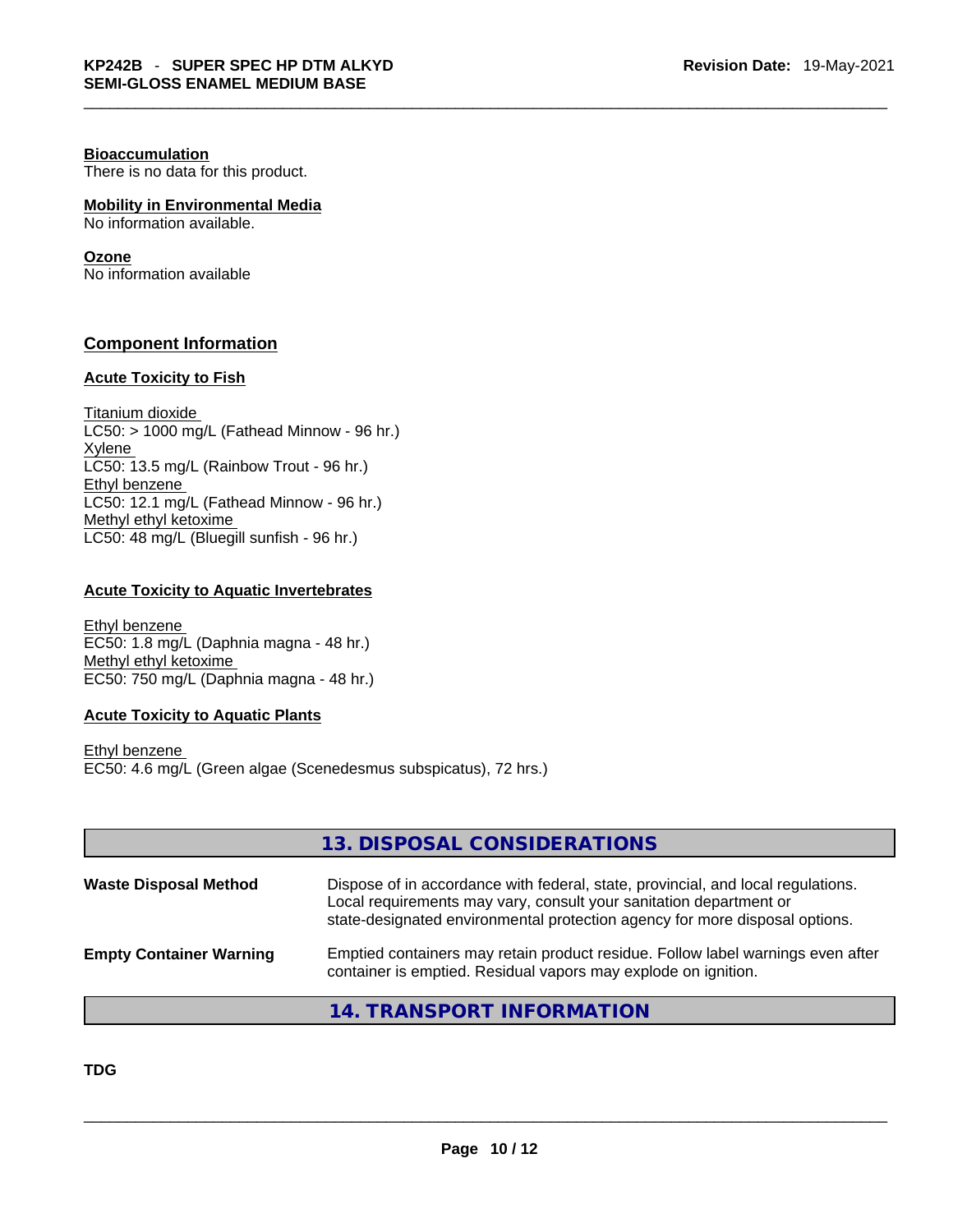| <b>Proper Shipping Name</b><br><b>Hazard class</b> | <b>PAINT</b><br>З     |
|----------------------------------------------------|-----------------------|
| UN-No.                                             | UN1263                |
| <b>Packing Group</b>                               | Ш                     |
| <b>Description</b>                                 | UN1263. PAINT, 3. III |

In Canada, Class 3 flammable liquids may be reclassified as non-regulated for domestic ground transportation if they meet the requirements of TDG General Exemption SOR/2008-34.

| ICAO / IATA | Contact the preparer for further information. |  |
|-------------|-----------------------------------------------|--|
|-------------|-----------------------------------------------|--|

**IMDG / IMO Contact the preparer for further information.** 

### **15. REGULATORY INFORMATION**

#### **International Inventories**

| <b>TSCA: United States</b> | Yes - All components are listed or exempt. |
|----------------------------|--------------------------------------------|
| <b>DSL: Canada</b>         | Yes - All components are listed or exempt. |

#### **National Pollutant Release Inventory (NPRI)**

#### **NPRI Parts 1- 4**

This product contains the following Parts 1-4 NPRI chemicals:

| <b>Chemical name</b> | CAS No.  | Weight-%    | <b>NPRI Parts 1-4</b> |  |
|----------------------|----------|-------------|-----------------------|--|
| Xvlene               | 330-20-7 | $-5%$       | Listed                |  |
| Ethyl benzene        | 100-41-4 | 0.25 - 0.5% | Listed                |  |

#### **NPRI Part 5**

This product contains the following NPRI Part 5 Chemicals:

| <b>Chemical name</b>                 | CAS No.    | Weight-%    | <b>NPRI Part 5</b> |  |
|--------------------------------------|------------|-------------|--------------------|--|
| Hydrotreated heavy naphtha,          | 64742-48-9 | $10 - 30\%$ | Listed             |  |
| petroleum                            |            |             |                    |  |
| Distillates, petroleum, hydrotreated | 64742-47-8 | $5 - 10%$   | Listed             |  |
| light                                |            |             |                    |  |
| Stoddard solvent                     | 8052-41-3  | - 5%        | Listed             |  |
| Xvlene                               | 1330-20-7  | - 5%        | Listed             |  |
|                                      |            |             |                    |  |

#### **WHMIS Regulatory Status**

This product has been classified in accordance with the hazard criteria of the Hazardous Products Regulations (HPR) and the SDS contains all the information required by the HPR.

### **16. OTHER INFORMATION**